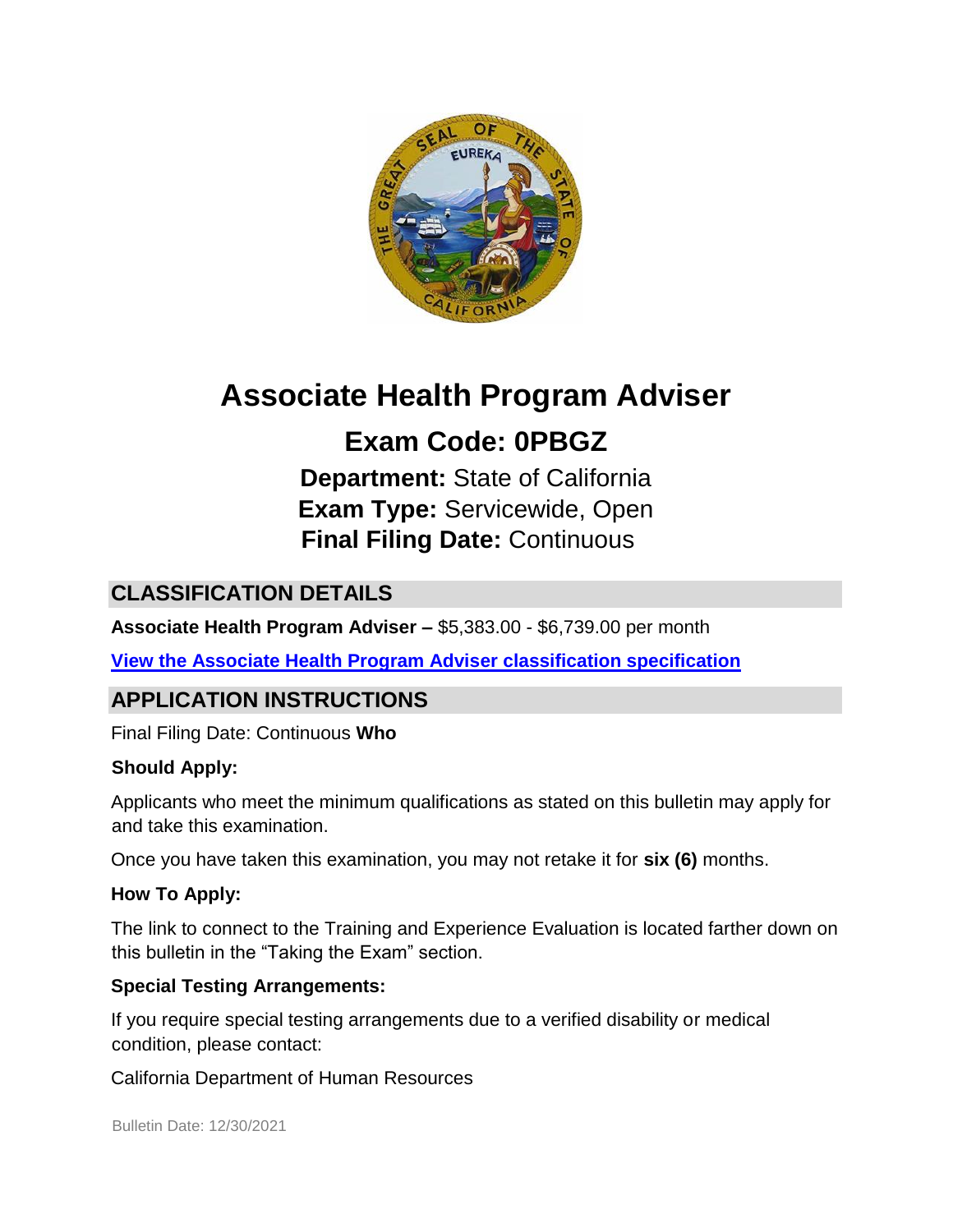CalCareer Service Center 1810 16<sup>th</sup> Street Sacramento, CA 95814

Phone: (866) 844-8671 Email: CalCareer@CalHR.CA.GOV

California Relay Service: 7-1-1 (TTY and voice)

TTY is a Telecommunications Device for the Deaf, and is reachable only from phones equipped with a TTY Device

## **MINIMUM QUALIFICATIONS**

All applicants must meet the education and/or experience requirements as stated on this exam bulletin to be accepted into the examination. Part-time or full-time jobs, regardless of whether paid or volunteer positions, and inside or outside California state service will count toward experience.

#### **Associate Health Program Adviser**

Either I

One year of experience in the California state service performing duties comparable to Health Analyst, Range C. (Applicants who have completed six months of service performing the duties as specified above will be admitted to the examination, but they must satisfactorily complete one year of this experience before they can be eligible for appointment.)

Or II

Experience: Three years of progressively responsible experience in health program administration, at least one year of which shall have included significant responsibility in a program such as is normally found in a complex or departmentalized medical care delivery setting or health institution or organization. (Possession of a Master's Degree in Public Health, Health Administration, Hospital Administration, Comprehensive Health Planning, Public Administration or a closely related health professional field may be substituted for one year of the required general experience.) (Possession of a Doctoral Degree in Public Health, Health Administration, Health Planning, Public Administration or a closely related field may be substituted for the two years of the required general experience.) and

Education: Equivalent to graduation from college. (Additional qualifying experience in public health or health program administration may be substituted for the required education on a year-for-year basis.)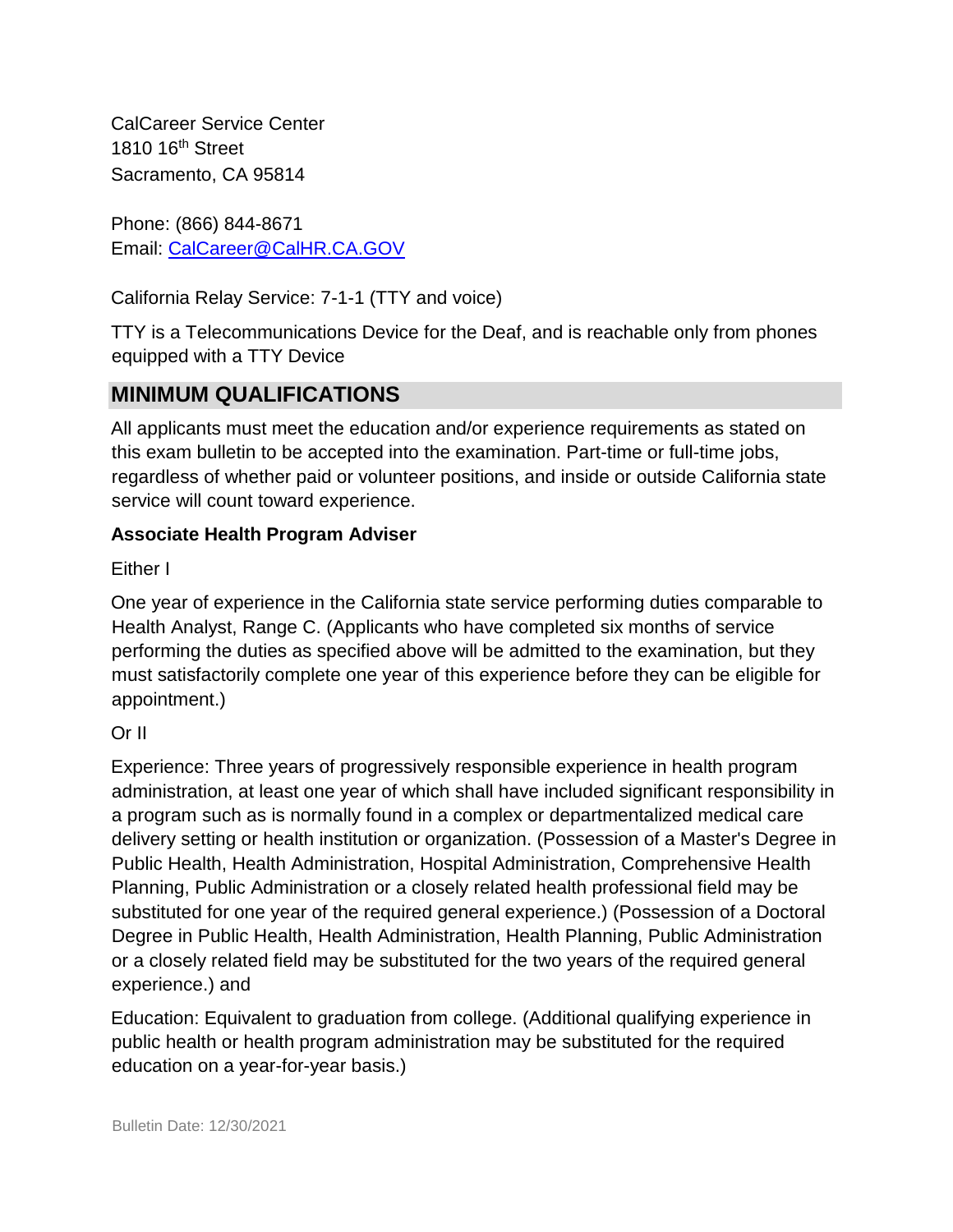# **POSITION DESCRIPTION**

#### **Associate Health Program Adviser**

This is the full journey level. Under direction, incumbents perform the more difficult and complex duties involved in the planning, implementation, monitoring and evaluation of health programs or projects. An Associate Health Program Adviser may have lead responsibility, serve as a team leader on studies or projects or discrete program areas, or plan and perform staff work for health-related advisory committees.

### **EXAMINATION SCOPE**

This examination consists of the following components:

#### **Training and Experience Evaluation –** Weighted 100% of the final score.

The examination will consists solely of a **Training and Experience Evaluation.** To obtain a position on the eligible list, a minimum score of 70% must be received. Applicants will receive their score upon completion of the Training and Experience Evaluation process.

In addition to evaluating applicants' relative knowledge, skills, and ability, as demonstrated by quality and breadth of education and/or experience, emphasis in each exam component will be measuring competitively, relative job demands, each applicant's:

#### **Knowledge of:**

- 1. Public health, mental health and health care services programs and trends.
- 2. Problems and procedures involved in establishing community relationships and assessing community health program needs and resources.
- 3. Preparation and planning for coordinated programs with local and Federal agencies, private agencies and health care providers.
- 4. Principles and methods of public administration including organization, personnel and fiscal management.
- 5. Methods of preparing reports.
- 6. Research and survey methods.
- 7. Methods and principles of medical care administration, disease and disability prevention, health promotion and medical rehabilitation.
- 8. Procedures, planning, implementation and monitoring of programs.
- 9. Design and plan for coordination of programs with Federal and local agencies.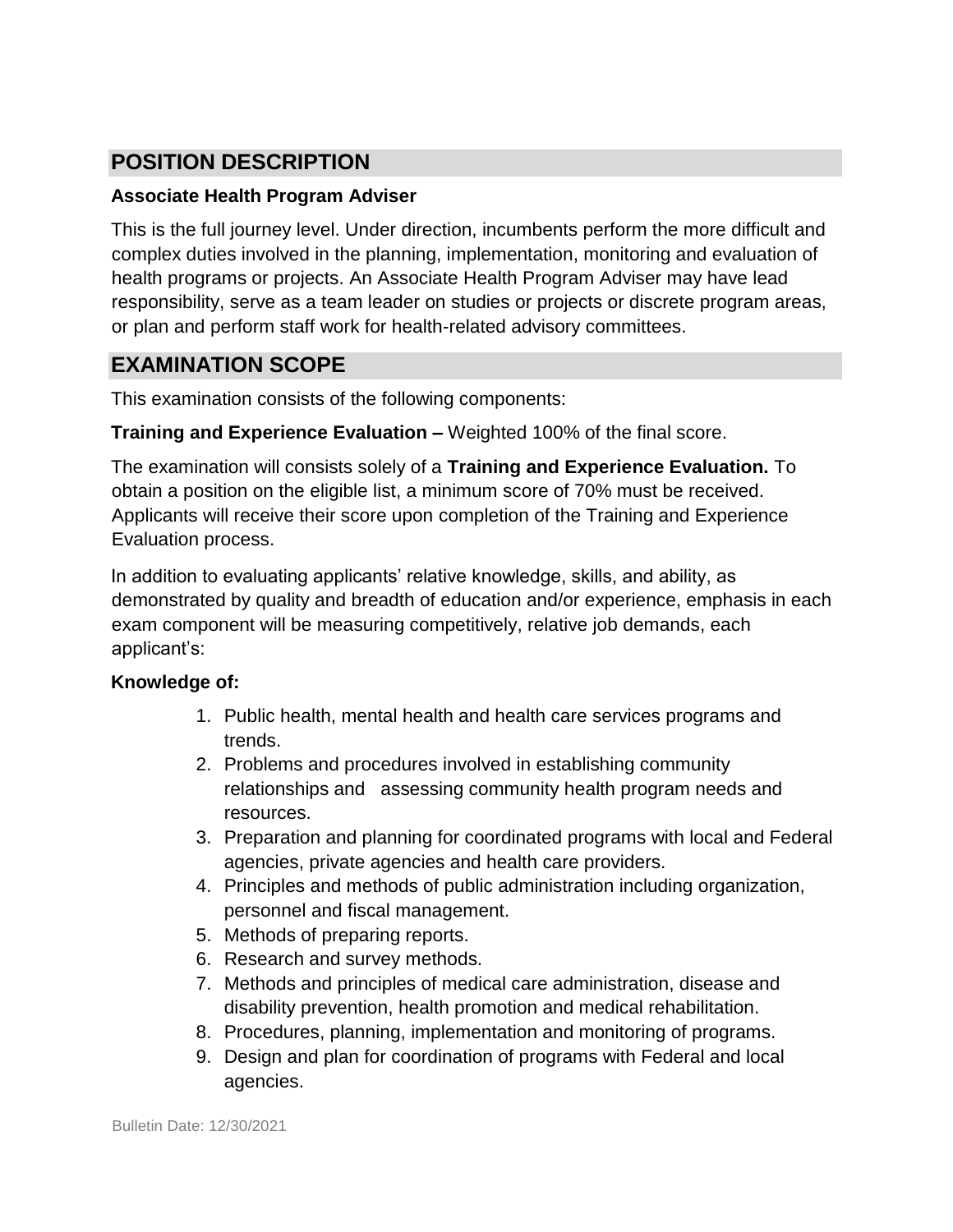10.Legislative processes.

#### **Ability to:**

- 1. Assist in development of public health and health care projects.
- 2. Apply health regulations, policies and procedures.
- 3. Participate in monitoring and evaluating health programs and projects.
- 4. Gather, analyze and organize data related to health programs.
- 5. Analyze administrative problems and recommend effective action.
- 6. Speak and write effectively.
- 7. Act as program liaison with staff in other programs at the Federal, State, and local level.
- 8. Assist in planning, conducting and evaluating of field projects.
- 9. Recommend and take actions on a variety of health programs, project activities, staffing and budgetary processes.
- 10.Analyze proposed legislation, regulations and health program standards.
- 11.Provide consultation and technical assistance to local agencies.
- 12.Serve on task forces and committees as a program representative.

# **ELIGIBLE LIST INFORMATION**

A servicewide, open eligible list for the Associate Health Program Adviser classification will be established for the State of California (all State of California departments, statewide).

The names of successful competitors will be merged onto the eligible list in order of final score regardless of exam date. Eligibility expires **twelve (12) months** after it is established. Applicants must then retake the examination to reestablish eligibility. Veterans' Preference will be granted for this examination. In accordance with Government Codes 18973.1 and 18973.5, whenever any veteran, or widow or widower of a veteran achieves a passing score on an open examination, he or she shall be ranked in the top rank of the resulting eligible list.

Veterans status is verified by the California Department of Human Resources (CalHR). Information on this program and [the Veterans' Preference Application](https://www.jobs.ca.gov/CalHRPublic/Landing/Jobs/VeteransInformation.aspx) [\(](https://www.jobs.ca.gov/CalHRPublic/Landing/Jobs/VeteransInformation.aspx)Std. form 1093) is available online**.** Additional information on veteran benefits is available at the Department of Veterans Affairs.

# **EXAMINATION INFORMATION**

**[Preview](https://jobs.ca.gov/jobsgen/0PBGZa.pdf) [of the](https://jobs.ca.gov/jobsgen/0PBGZa.pdf) [Associate Health Program Adviser](https://jobs.ca.gov/jobsgen/0PBGZa.pdf) [Training and Experience](https://jobs.ca.gov/jobsgen/0PBGZa.pdf) [Evaluation](https://jobs.ca.gov/jobsgen/0PBGZa.pdf)**

# **PREPARING FOR THE EXAMINATION**

Here is a list of suggested resources to have available prior to taking the exam.

Bulletin Date: 12/30/2021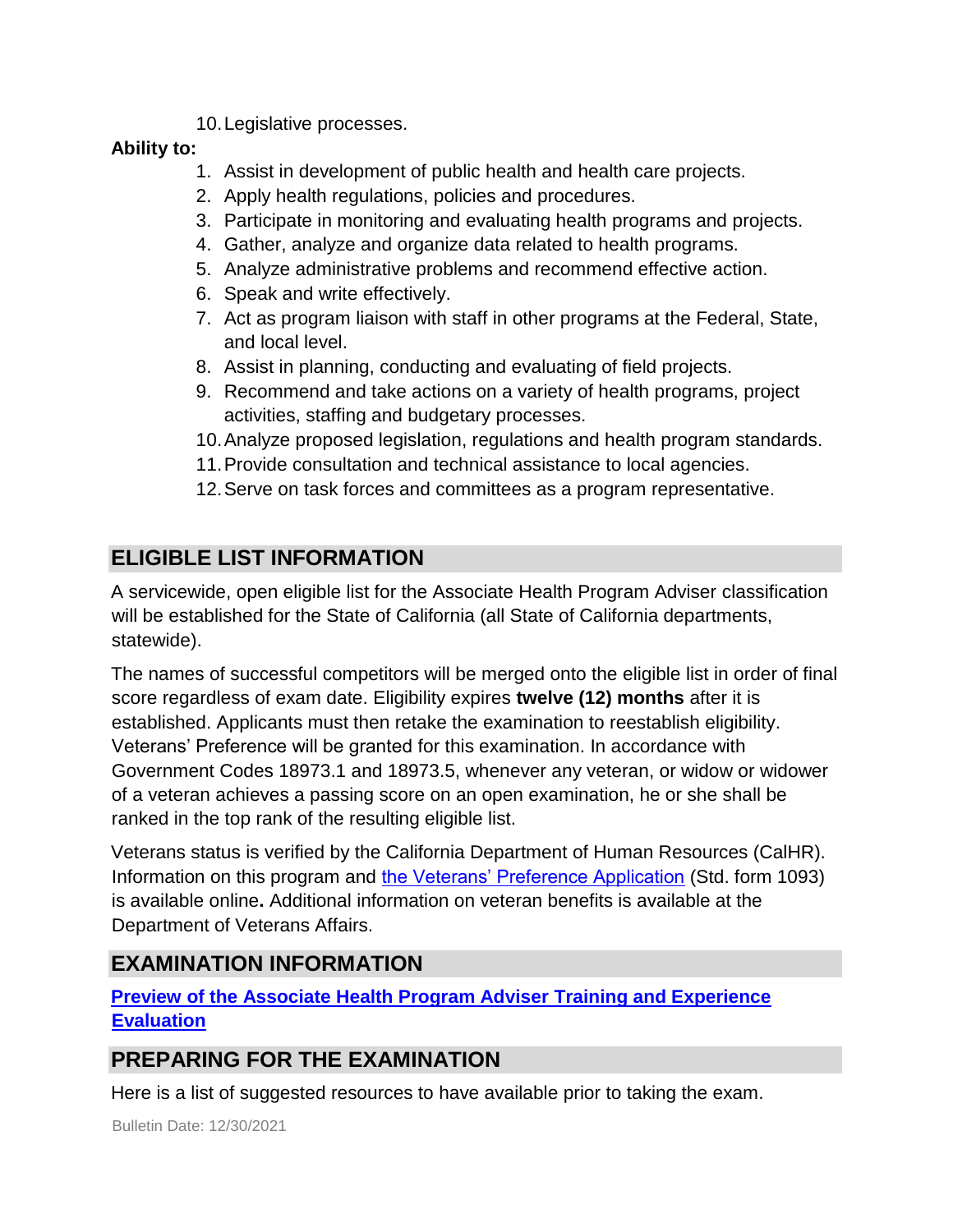**Employment History:** Employment dates, job titles, organization names and addresses, names of supervisors or persons who can verify your job responsibilities, and phone numbers of persons listed above.

**Education:** School names and addresses, degrees earned, dates attended, courses taken (verifiable on a transcript), persons or office who can verify education, and phone numbers of persons or offices listed above.

**Training:** Class titles, certifications received, names of persons who can verify your training, and phone numbers of persons listed above.

## **TAKING THE EXAMINATION**

**[Take the](https://www.jobs.ca.gov/CalHRPublic/Login.aspx?ExamId=0PBGZ) [Associate Health Program Adviser](https://www.jobs.ca.gov/CalHRPublic/Login.aspx?ExamId=0PBGZ) [examination](https://www.jobs.ca.gov/CalHRPublic/Login.aspx?ExamId=0PBGZ)**

#### **TESTING DEPARTMENTS**

State of California (all State of California departments)

#### **CONTACT INFORMATION**

California Department of Human Resources CalCareer Service Center 1810 16th Street Sacramento, CA 95814 Phone: (866) 844-8671 Email: CalCareer@CalHR.CA.GOV

California Relay Service: 7-1-1 (TTY and voice)

TTY is a Telecommunications Device for the Deaf, and is reachable only from phones equipped with a TTY Device.

#### **EQUAL OPPORTUNITY EMPLOYER**

The State of California is an equal opportunity employer to all, regardless of age, ancestry, color, disability (mental and physical), exercising the right of family care and medical leave, gender, gender expression, gender identity, genetic information, marital status, medical condition, military or veteran status, national origin, political affiliation, race, religious creed, sex (includes pregnancy, childbirth, breastfeeding, and related medical conditions), and sexual orientation.

#### **DRUG-FREE STATEMENT**

It is an objective of the State of California to achieve a drug-free State work place. Any applicant for State employment will be expected to behave in accordance with this